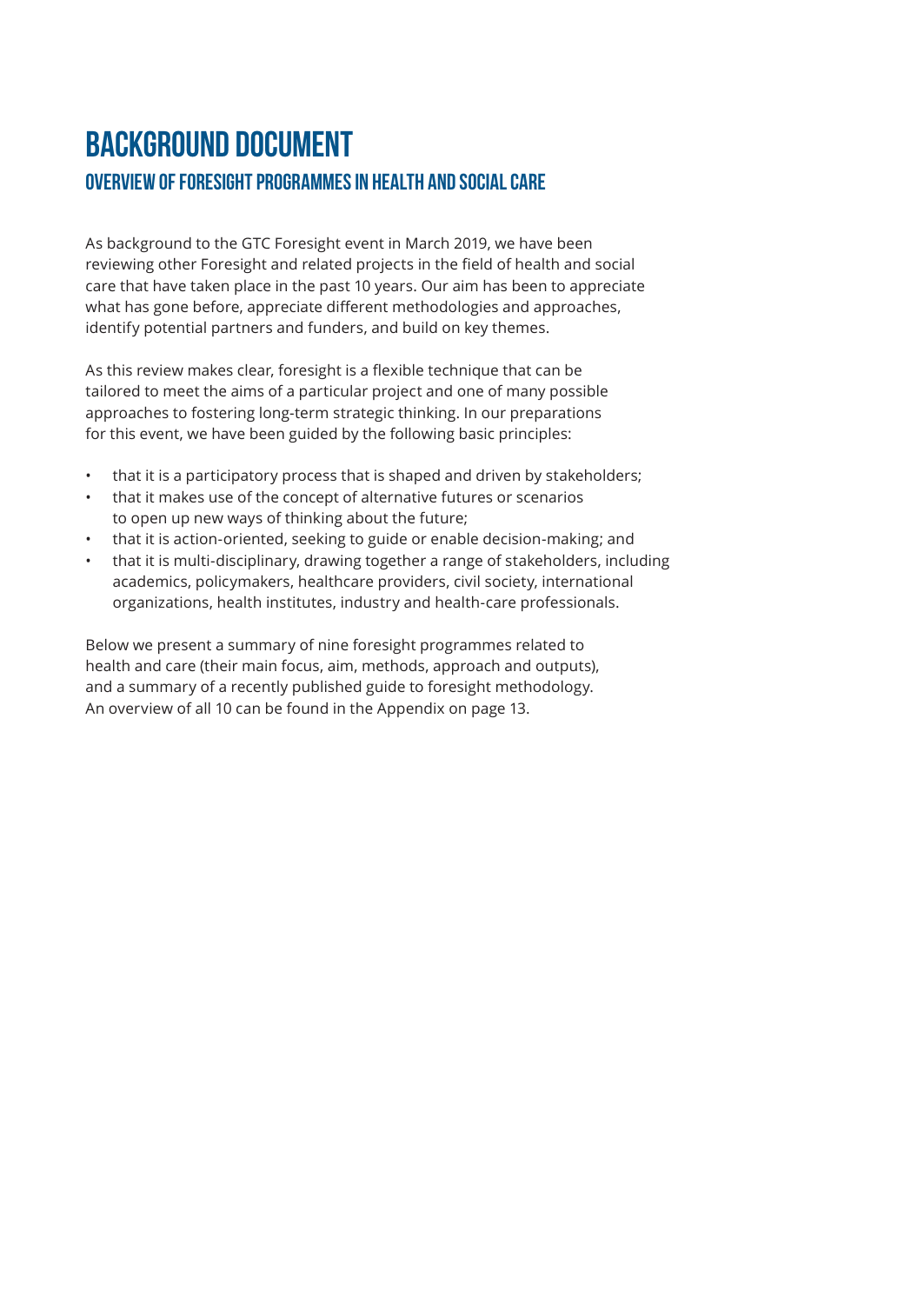#### 1. FRESHER project (2015-2018) (part of Horizon 2020)

Foresight and Modelling for European Healthy Policy and Regulation. www.foresight-fresher.eu

**Partners:** OECD, Austrian Institute of Technology, Aix Marseiile Universite, Inserm, National Institute for Health and Welfare, Finland.

**Primary focus:** main drivers of change that could reshape the socio-economic and political context and have a high impact in creating healthy future

**Methods:** combination of qualitative and quantitative forecast approaches, including computer simulation, to assess burden of NCDs in Europe.

**Approach:** Representation of alternative futures 20-30 years away using emerging health scenarios to test research policies that tackle the burden of NCDs in Europe. Interactivity designed into the process to produce recommendations for policy makers and help shape the agenda for European Health Research. Involved 11 project partners across Europe and 3 workshops (Vienna, Brussels and Lisbon) for horizon scanning. Identified 8 key trends and completed survey asking experts to assess impact of these trends on NCDs and uncertainty.



**USP:** combines quantitative and qualitative approach using both foresight and modelling methodologies.

**Key outputs:** Generated four FRESHER health scenarios: Healthy Together, We Will Health You, The Rich Get Healthier, Desolation Health. These then fed into quantitative estimates of the future global burden of NCDs in the EU based on a microsimulation model (itself based on OECD model).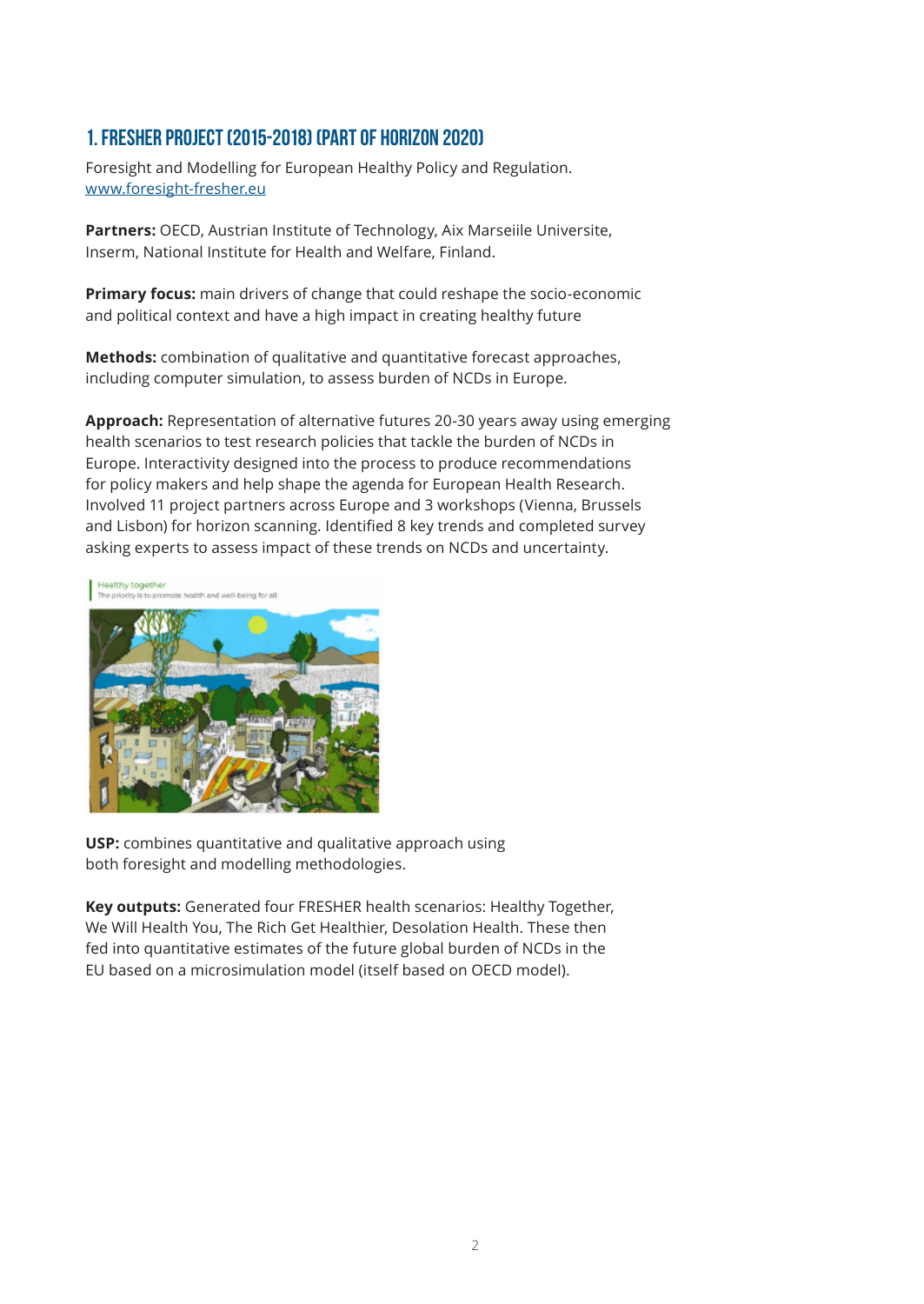### 2. Sustainable Health Systems: Visions, Strategies, Critical Uncertainties and Scenarios, 2013

www3.weforum.org/docs/WEF\_SustainableHealthSystems\_Report\_2013.pdf

**Lead:** WEF - begun in 2012 at DAVOS meeting – in collaboration with McKinsey.

**Focus:** Perceived crisis of healthcare expenditure outpacing GDP growth—and limits on potential for efficiency savings—meaning something 'radical' is needed. Key questions included: How can patients be given both more control over treatment and more responsibility for prevention and well-being? Will health be seen as a basic universal right protected by regulation or a commodity delivered through market forces?

**Methods:** Interviewed 200 experts, and held 8 workshops, including policymakers, medical professionals, academics, industry reps, civil society and providers. [No social care though]. A Steering Board made up of health system leader, along with a working group of experts, provided support. McKinsey helped with the workshops in The Hague, Berlin, Madrid, Tianjin and London. Vision question: What could health systems look like in 2040?

**Approach:** Promoting diversity of responses to health challenges while recognizing the need for information sharing between countries. Recognition of the need for radical solutions and creative thinking about the future. Identifying uncertainties outside of the health system.

**USP:** International approach to strategic health system challenges.

**Outputs:** Three scenarios: Health Incorporated, New Social Contract, Super-empowered individuals.

Critical Uncertainties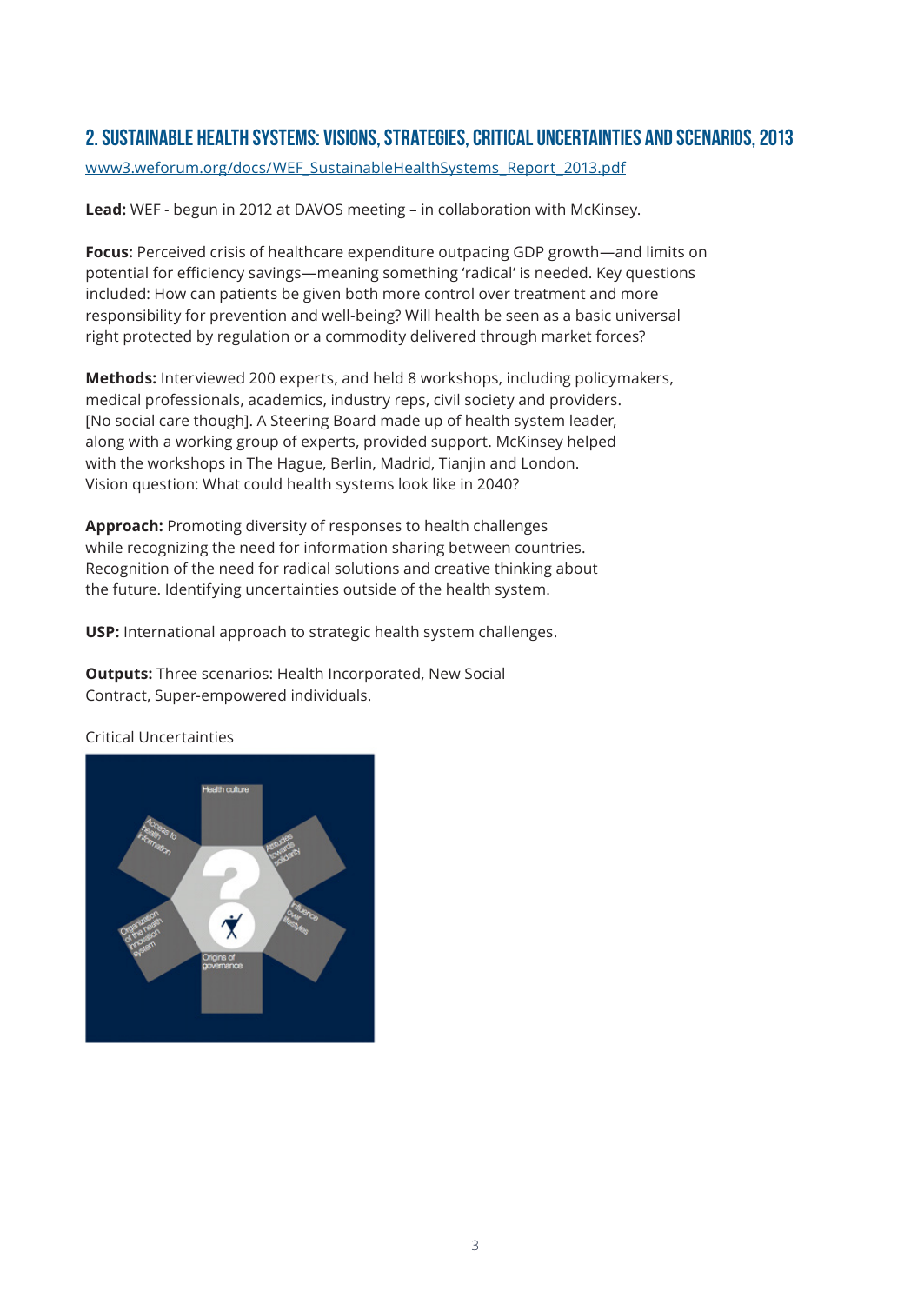# 3. Global Strategic Trends, The Future Starts Today, 6th edition, 2018

https://www.gov.uk/government/publications/global-strategic-trends

**Lead:** UK Ministry of Defence.

**Focus:** Drivers and trends that will shape the world in the future.

**Methods:** Literature review and review of previous editions, augmented by online survey, culminating in a workshop bringing together academic, government, industry and non-profit participants from UK and globally.

**Approach:** Broad approach to strategic change, with health one aspect of human development. Explores, e.g. the effect changes in health will have on human enhancement as people live longer with chronic disease; the impact of healthcare spending on government budgets; and the effects of ageing populations in East Asia and Europe. Health effects of climate change, environmental degradation, AMR and epidemics also noted, as well as potential for gains in health surveillance. Workshop identified 39 topics for research, with 3 more identified during research. Work on these topics was carried out by member of the Futures team, including literature review, interviews, commissioning further research papers (70, from 42 institutions). Collaboration with partners from 40 countries, some of whom were 'embedded' within the GST team.

**USP:** Broad thematic and geographic approach to drivers of change.

**Outputs:** Identification of trends and projection forward. Four future worlds on the axis of more/less concentrated power and more/less collaboration: multilateralism, multipolarity, network of actors, fragmentation. Five 'fused' themes based on 39 topics for research, 13 geographically specific chapters. Attempt to map uncertainty as well as impact (see figure).



Exploring Uncertainty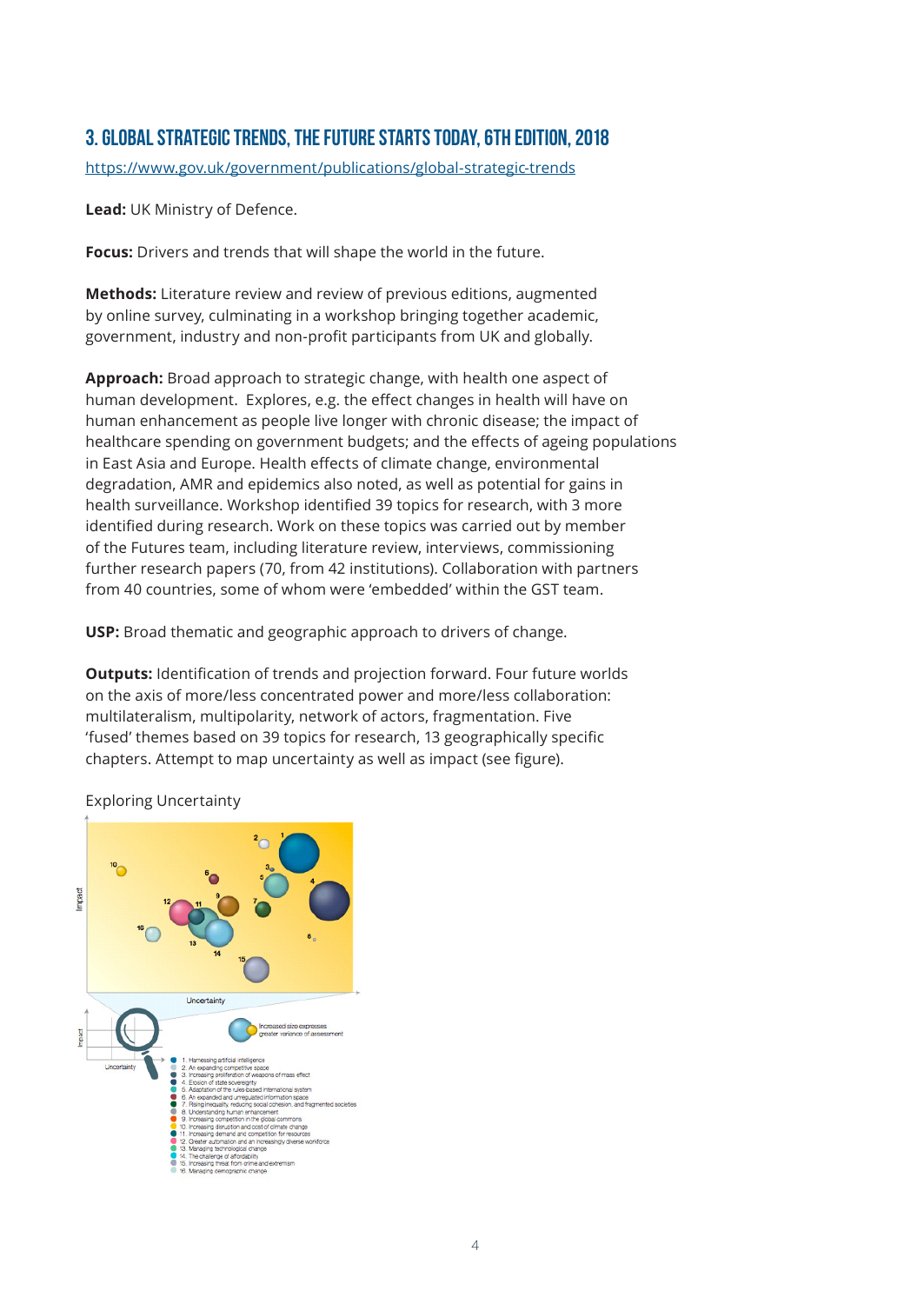# 4. The Health Foundation—Shaping Health Futures, ON-GOING

https://www.health.org.uk/blogs/taking-a-long-term-view

**Lead:** The Health Foundation.

**Focus:** How future trends and possibilities can best be prepared for in today's strategies. Looking at long-term issues affecting health and health services over the next 10-25 years, with a focus on areas where current understanding is limited. This programme of work is one part of the Health Foundation's wider commitment to securing the long-term sustainability of UK health and social care services.

**Methods:** Document and literature reviews, convening groups for deliberative discussion, direct engagement with policymakers.

**Approach:** Two year programme, still in design, aiming to deep dive on selected long-term issues, including the environment; data and datadriven technology; and work and working. There will be an initial focus on implications for NHS, social care and public health services in England.

**USP:** Engaging and supporting policymakers to better prepare for the future by incorporating thinking on these issues and the choices they present.

**Outputs:** Planned new insights on key trends and their implications for health and health services; increased awareness and engagement by policymakers.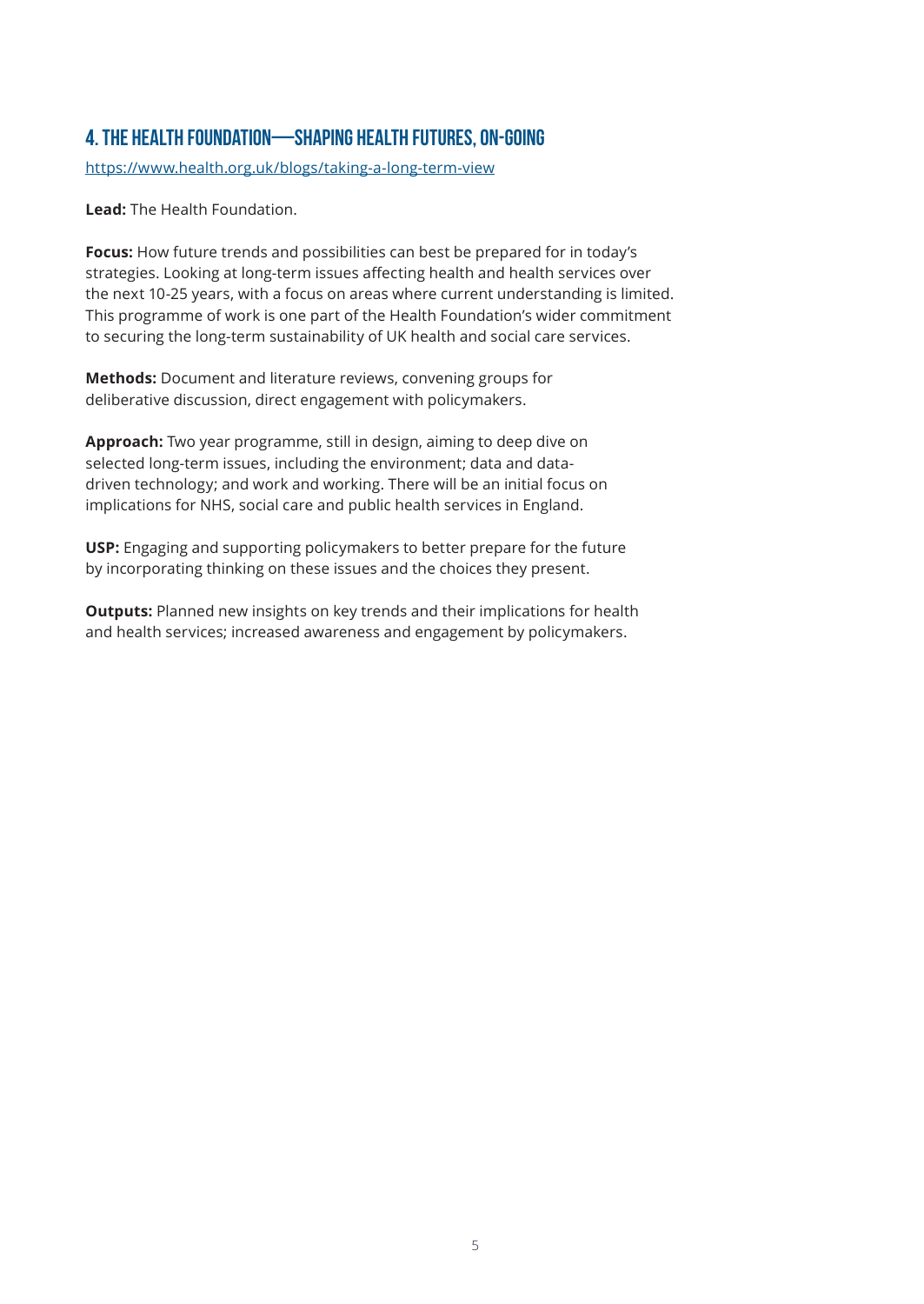# 5. The Gulbenkian Report on the Future For Health in Portugal, 2014

https://gulbenkian.pt/en/project/a-future-for-health/

**Lead:** Calouste Gulbenkian Foundation.

**Focus:** A look 25 years into the future with the goal of creating a 'vision for health and health care in Portugal', asking: 'what is necessary to create a new vision for health care in Portugal?'. Focusing on health promotion and disease prevention, provision of more community-based and integrated services for those with long-term conditions, greater patient participation, and impacts of new knowledge and technologies.'

**Methods:** Convened 4 Working Groups in an 'inclusive' process, based on health services and public health; citizens and the SNS; Staffing the Service; Harnessing Knowledge, Technology and innovation. Set up Advisory Board with senior professionals from health sector and a separate Young Professionals Advisory Group; met with stakeholders and held conferences to discuss working group reports; collected evidence on policy more broadly.

**Approach:** Less of a Foresight Approach that a call to action including recommendations for appropriate steps from citizens and other stakeholders, and a shift from a hospital- and illness-centred approach to health to a more person-centred and team-based health system.

**USP:** Commissioned as a result of awareness that 'the current system cannot meet the needs of the future in its current form'. Focus on actions of citizens and wider society in adapting to uncertainty and change.

**Outputs:** 7 key areas for action: new compact for health; action by citizens; action across society; continuous pursuit of improved quality; person-centered and team-based health system; new roles and strengthened leadership at all levels; financial sustainability.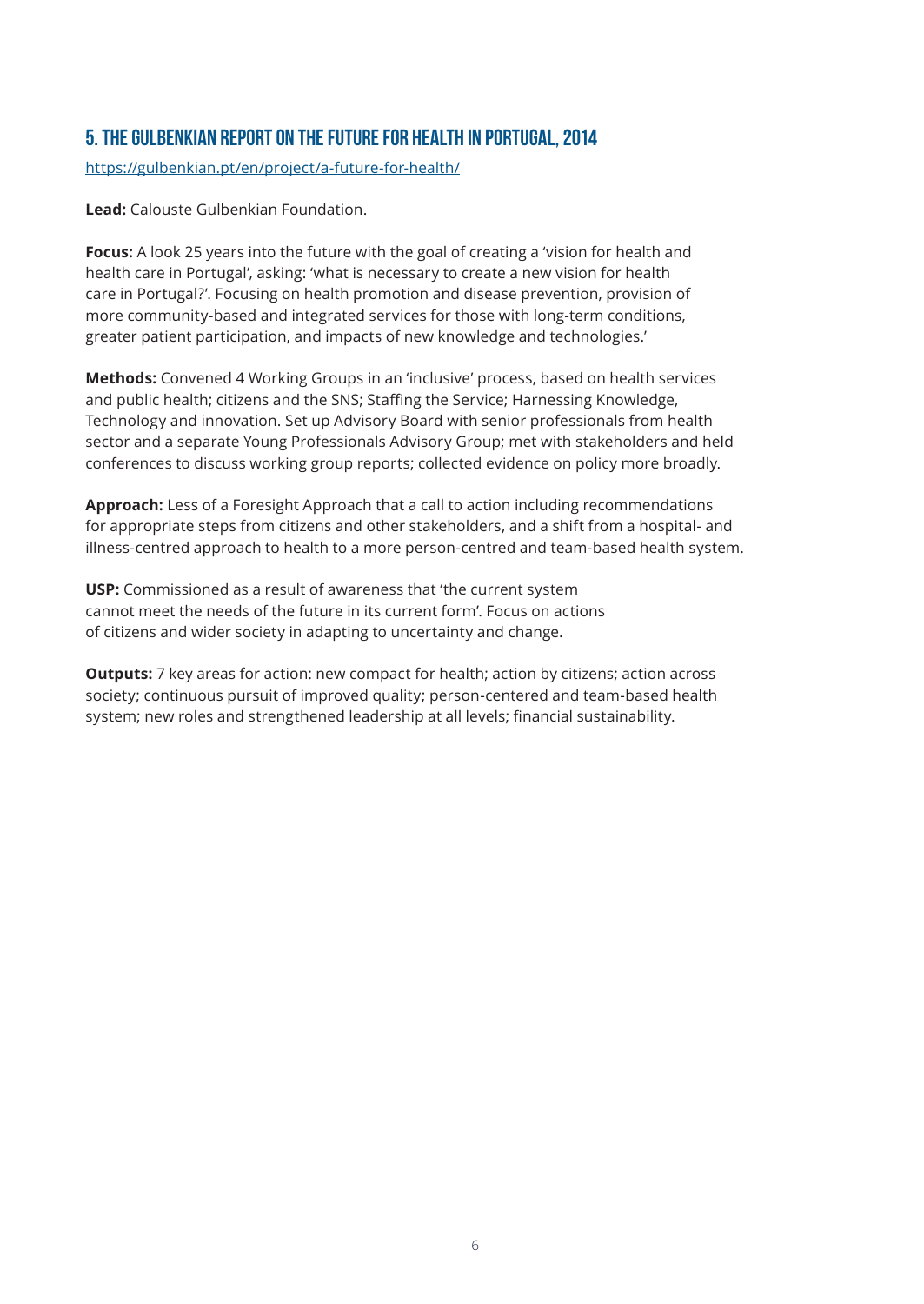### 6. Young People's future health inquiry - from The Health Foundation, 2018

Listening to our Future - http://reader.health.org.uk/listening-to-our-future A place to grow - https://www.health.org.uk/publications/a-place-to-grow

#### **Lead:** Health Foundation

**Focus:** The Young People's future health inquiry aims to build an understanding of the influences affecting the future health of young people. Between the ages of 12 to 24 many factors shape young people's future health. Most aspire to move through education into employment, become independent and leave home. This period provides a window of opportunity for young people to build the resources for a strong, healthy future.

**Methods:** Engagement work with young people, including qualitative research and online survey of 2000 young people; 5 site visits across the UK; academic research undertaken by Association for Young People's Health and UCL Institute of Child Health.

**Approach:** Two year inquiry, combining site visits with a research programme focused on: key social determinants of health that influence young people's (age 12-24) future health prospects, how experiences at this age affect young people throughout their lives, the main issues that young people face as they become adults, links between external environmental factors (eg, housing) and internal factors (eg, resilience, self esteem), and support and opportunities young people need for a healthy future.



**USP:** links the future of health to what young people are experiencing today, with an emphasis on how instability and insecurity in employment and housing affects their well-being and ability to thrive.

**Outputs:** policy analysis and recommendations to come in 2019.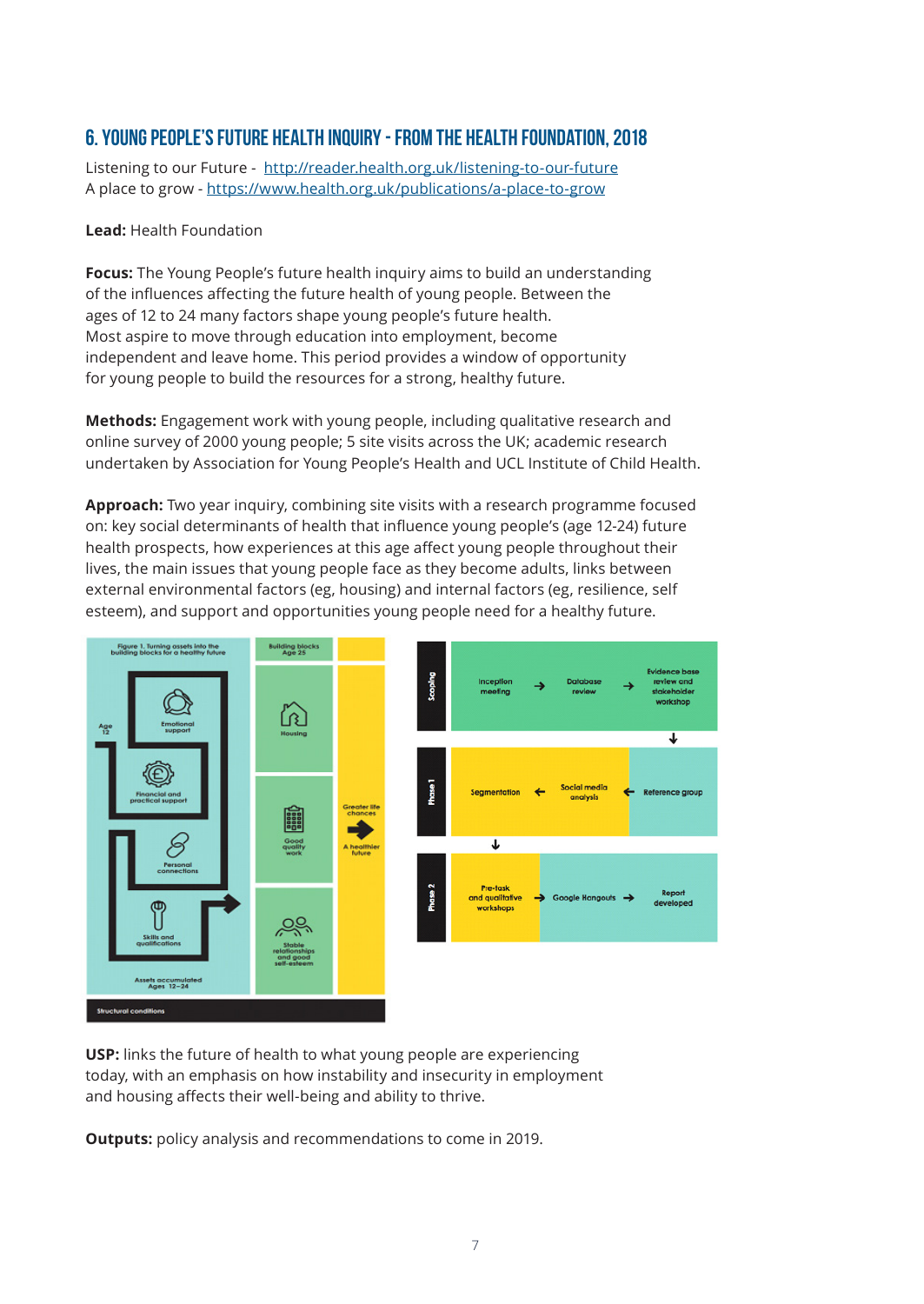# 7. The Long-term sustainability of the NHS and Adult Social Care, 2016-2017

https://publications.parliament.uk/pa/ld201617/ldselect/ldnhssus/151/151.pdf

#### **Lead:** UK House of Lords.

**Focus:** Short-termism in the NHS and adult social care where time horizons are limited to a few years asking: how can we retain the basic principles of the NHS - healthcare largely freeat-the-point-of-use - for all citizens? How can we secure an adult social care system which needs the needs of a rapidly changing population? Can we envisage a long-term future for an integrated health and care service? Starting points include that social care in crisis puts pressure on health system, a lasting settlement for social care can alleviate some of this, and that UK lags behind similar OECD states on health spending and performs poorly on outcomes.

**Methods:** Evidence review plus interviews.

**Approach:** House of Lords established an ad hoc committee focussed on four themes: resource issues, workforce, models of service delivery, prevention and public engagement, digitisation of big data, services and informatics. Also recognized that social care is a key concern even if not explicitly part of the committee's remit. Evidence gathered from >200 in writing and interview; 3,000 letters from the public. Two specialist advisors assisted the committee, as well as 3-5 staff. Identified lack of clarity on who should be driving innovation in health and care. Advocates for adoption of innovation as a priority across the NHS. Strong judgement that 'poor lifestyle choices' are having negative impact on NHS and must be addressed by more active government intervention into public health.



**Key vision question asked of witnesses:** What does the healthcare system of 2030 look like and what do we need to get there? Responses included shift from acute to primary and community care; integrated health and social care; resolve fragmented health system by moving towards place-based systems of care.

**USP:** Future looking, plus sustainability, and recognition of the need to focus on health and social care.

**Outputs:** 34 policy recommendations, including proposal for an Office for Health and Care Sustainability tasked with 15-20 year time horizon, with focus on demographic trends, workforce and skills implications, stability of health and social care funding (and alignment between the two). Emphasis on service transformation and need for reform of statutory framework with strong local governance features.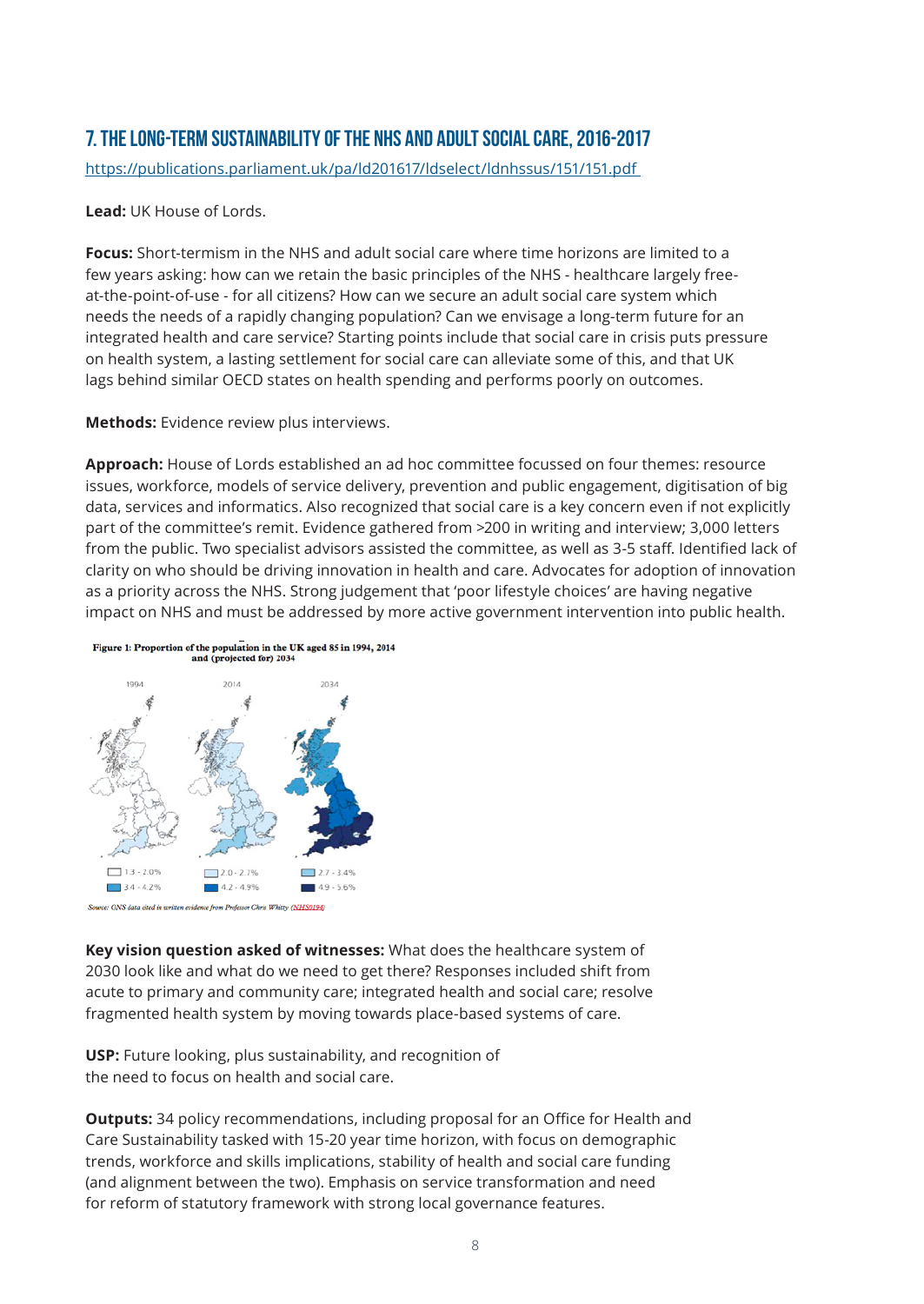# 8. European Commission's 2018 Ageing Report: Economic and Budgetary Projections for 28 EU Member States

https://ec.europa.eu/info/publications/economy-finance/2018-ageing-reporteconomic-and-budgetary-projections-eu-member-states-2016-2070\_en

**Lead:** Economic Policy Committee of the Economic and Financial Affairs (ECOFIN) Council.

**Focus:** Changing demographics and ageing populations.

**Methods:** develop set of long-term projections based on 'no-policy-change' assumption, to determine effect of demographic projections on age-related public spending in areas of health and long-term care, education, pensions and unemployment benefits.

**Approach:** Migration to the EU projected to decrease while life expectancy for men and women expected to rise and converge around 90 in 2070. Old age dependency ratio is almost doubling over the long-term. More women and older people will be in the workforce as a result of pension reforms. Population flattens out over time. Demographic ageing is really demographic flattening.



**USP:** long term, cross European, demographic projections.

**Outputs:** projections that feed into policy debates at EU level, including Europe 2020 strategy for growth.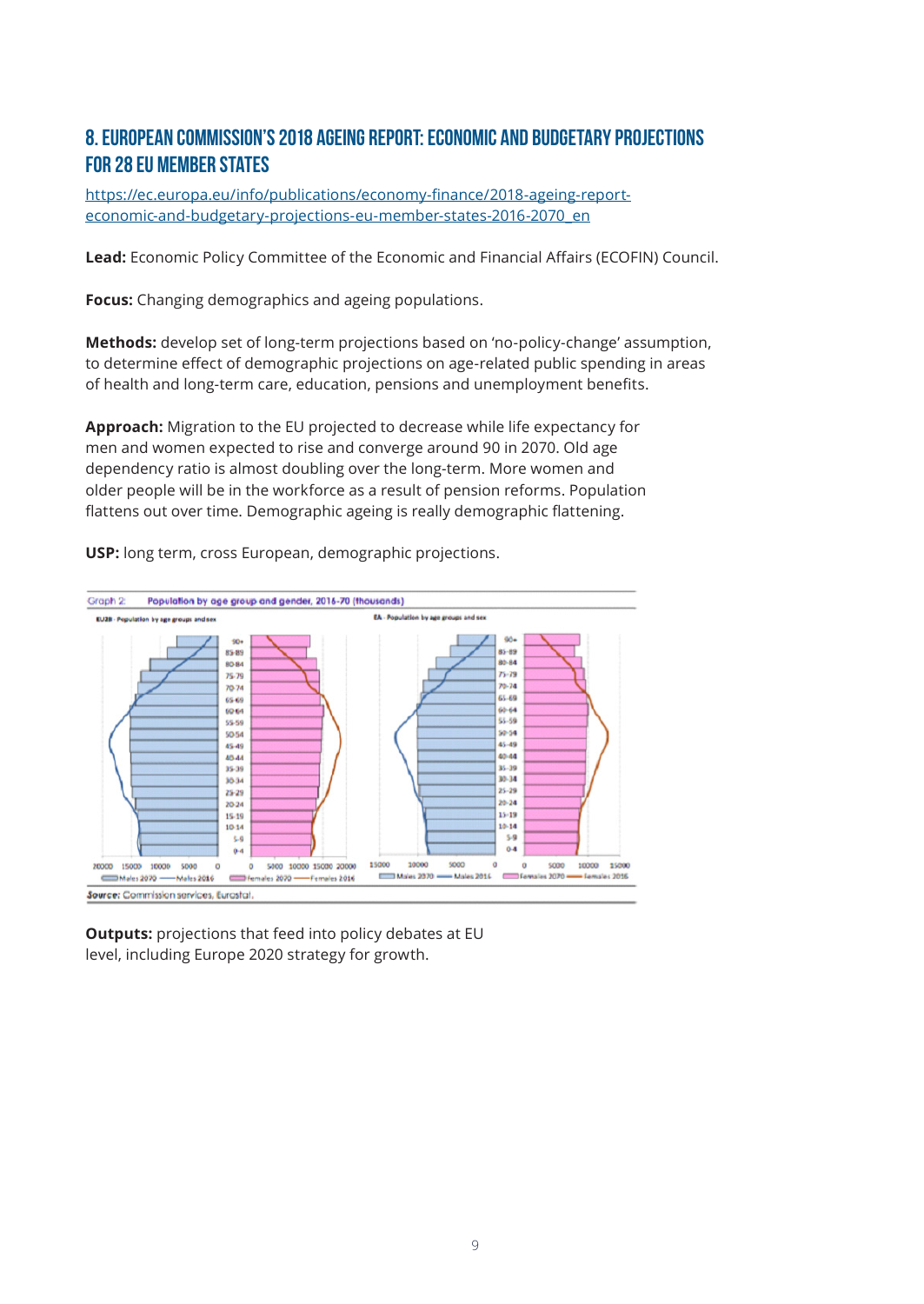# 9. The Future is Now: The Innovations of Today that Point to Better Health Care Tomorrow a report of Time to Think Differently Project 2012-13,

https://www.kingsfund.org.uk/reports/thefutureisnow/

**Lead:** King's Fund.

**Focus:** case studies of innovative approaches to health and care in England with an emphasis on patients as partners and experts, citizens as agents of change, holistic approach to primary care, breaking away from professional hierarchies, pioneering remote care, personalizing medicine, taking diagnosis out of the hospital, aligning hospitals in systems of care and moving beyond fragmentation.

**Methods:** 6 commissioners on the Barker Commission, including Mark Pearson (OECD), engaged stakeholders, patients and carers in events, and produced varied outputs, including via twitter, commissioned papers, calls for evidence, patient stories.



**Approach:** The Time to Think Different project sought to move beyond inadequate traditional central planning to address future health and care needs. 'We are living in a complex, uncharted, extremely 'messy' environment'. Solutions may be as varied and complex as the problems they are trying to address.' Offers this 'profound' insight': what is needed is not a shift from one rigid system to another rigid system but to a 'more uncertain and unpredictable world characterised by change.' Places a premium on flexibility and agility. Decommissioning and disinvesting as important as investing. One way forward is partnerships. Led to Barker Commission on health and care in 2013-2014, an independent commission, which was distinguished from other reviews of NHS and social care by a focus on the terms of the postwar settlements under which the NHS and social care remain separate.

**USP:** Focus on the innovative changes to service provision and the role of patients and citizens to enable health systems to be sustainable in the future; plus case studies demonstrating innovative practices already in place.

**Outputs:** Interactive report and case studies.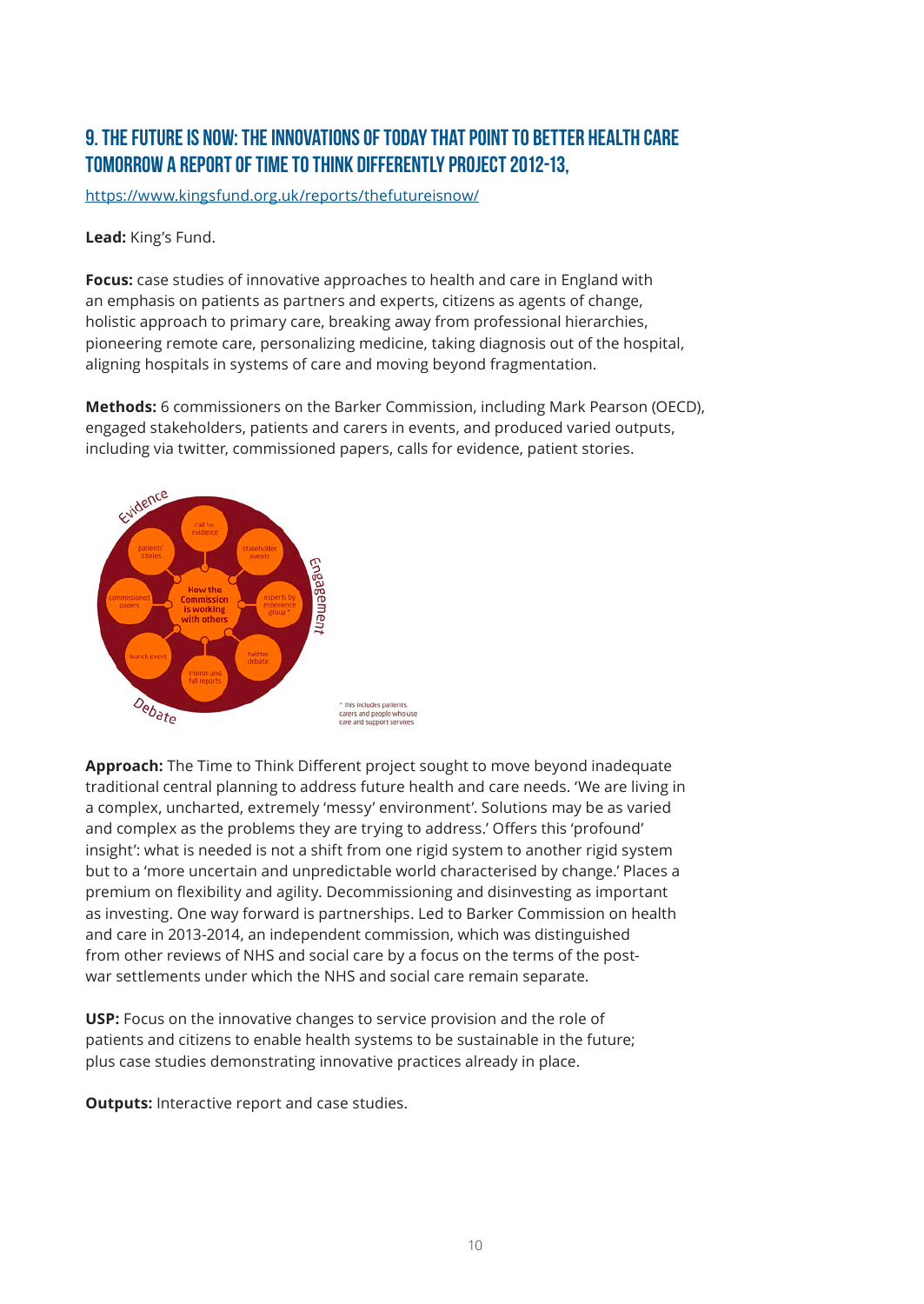### 10. United Nations Development Programme Foresight Manual, 2018

www.undp.org/content/undp/en/home/librarypage/capacity-building/ global-centre-for-public-service-excellence/ForesightManual2018.html

Not a project but a guide to foresight methodology, specifically for meeting the Sustainable Development Goals. Useful advice includes, e.g.

- Ask people to assess their own cognitive and behavioural biases,
- only high quality insight will lead to good action plans ('there are no short cuts'), so don't necessarily plan for action before good insight is there,
- stay in the ambiguous 'fluid' state of inquiry for as long as possible,
- simply producing a good report will not lead to meaningful action,
- it may be better to have a distributed approach, eg foresight teams within individual line ministries, rather than a dedicated 'in-house' foresight team,
- culture needs to change as well as ideas, and
- a shallow (middle image, figure) or narrow (bottom image) risks reducing foresight to forecasting or minimizing interpretation.

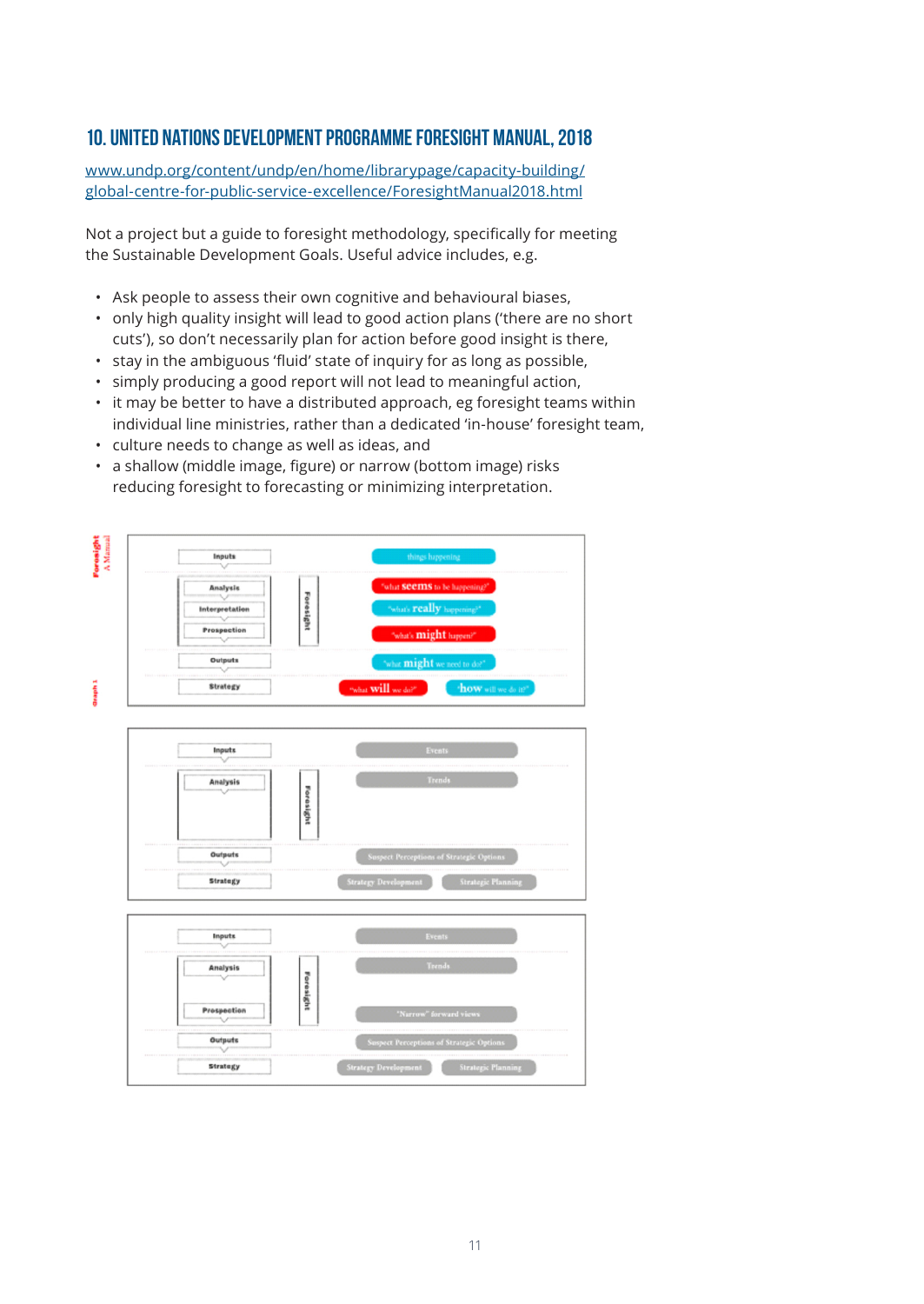# Appendix: Overview of foresight programmes reviewed

| <b>Project Name and</b><br>Organization                                            | Subject                                                  | Geographic<br>scope                                                           | <b>Time horizon</b> | <b>Methodology</b>                                                                                       | <b>USP</b>                                                                                            | <b>Outputs</b>                                             |
|------------------------------------------------------------------------------------|----------------------------------------------------------|-------------------------------------------------------------------------------|---------------------|----------------------------------------------------------------------------------------------------------|-------------------------------------------------------------------------------------------------------|------------------------------------------------------------|
| Foresight Fresher:<br>OECD                                                         | Health care<br>policy for healthy<br>future              | Europe                                                                        | 2050                | Foresight<br>approach<br>via horizon-<br>scanning; key<br>trends identified.<br>4 scenarios<br>generated | Joins qualitative<br>and quantitative<br>methods,<br>including<br>computer<br>simulation              | 4 scenarios;<br>quantitative<br>modelling of future<br>GBD |
| Sustainable Health<br>Systems: WEF                                                 | Sustainable<br>health care for<br>the future             | Global                                                                        | 2040                | Foresight<br>approach via<br>interviews,<br>workshops,<br>scenario<br>generation                         | International<br>approach to<br>strategic health<br>system challenges                                 | 3 scenarios:<br>country-level<br>workshops                 |
| Global Strategic<br>Trends: UK MoD                                                 | Trends shaping<br>global change                          | Global                                                                        | 2048                | Foresight<br>approach<br>via literature<br>review, survey,<br>workshops,<br>and scenario<br>development  | <b>Broad thematic</b><br>and geographic<br>focus (not health<br>specific)                             | 4 future worlds,<br>five themes                            |
| The Health<br>Foundation: Shaping<br><b>Health Futures</b>                         | Future trends<br>affecting<br>healthcare                 | Initial focus<br>on NHS,<br>social care<br>and public<br>health in<br>England | 2029-2044           | Document and<br>literature reviews,<br>convening groups,<br>direct engagement<br>with policymakers       | Engaging and<br>supporting<br>policymakers to<br>incorporate long-<br>term thinking                   | New insights into<br>key trends                            |
| Gulbenkian report<br>on the future of<br>health for Portugal                       | Trends affecting<br>future health<br>care in Portugal    | Portugal                                                                      | 2044                | Working groups,<br>advisory boards                                                                       | Focus on citizen<br>action                                                                            | 7 key elements<br>identified                               |
| Listening to Our<br>Future: The Health<br>Foundation                               | <b>Healthy futures</b><br>for young people               | <b>UK</b>                                                                     | 2050                | Engagement work<br>with young people,<br>including online<br>survey                                      | Linking present<br>and future well-<br>being of young<br>people 12-24<br>with emphasis on<br>security | Policy analysis and<br>recommendations<br>to come          |
| Long-term<br>sustainability of the<br>NHS and Adult Social<br>Care: House of Lords | Future of health<br>and social care                      | UK                                                                            | 2030                | Evidence review<br>plus interviews                                                                       | Linking health and<br>care                                                                            | 34 policy<br>reommendations                                |
| EC 2018 Ageing<br>Report                                                           | Changing<br>demographics of<br>28 EU member<br>states    | EU                                                                            | Up to 2070          | Long-term<br>demographic<br>projections<br>based on 'no-<br>policy change'<br>assumptions                | Long-term, broad<br>European focus                                                                    | Economic<br>projections for<br>policy                      |
| Future Is Now: King's<br>Fund                                                      | Innovative<br>approaches to<br>health and care           | England                                                                       | Contemporary        | Case studies of<br>current innovative<br>approaches                                                      | Role of patients<br>and citizens<br>and innovative<br>changes to service<br>provision                 | Report and case<br>studies                                 |
| <b>UNDP Foresight</b><br>manual                                                    | Review of<br>foresight<br>methodology for<br><b>SDGs</b> | Global                                                                        | n/a                 | Foresight<br>literature and<br>methodology<br>review                                                     | Insightful review<br>of foresight<br>approach                                                         | n/a                                                        |